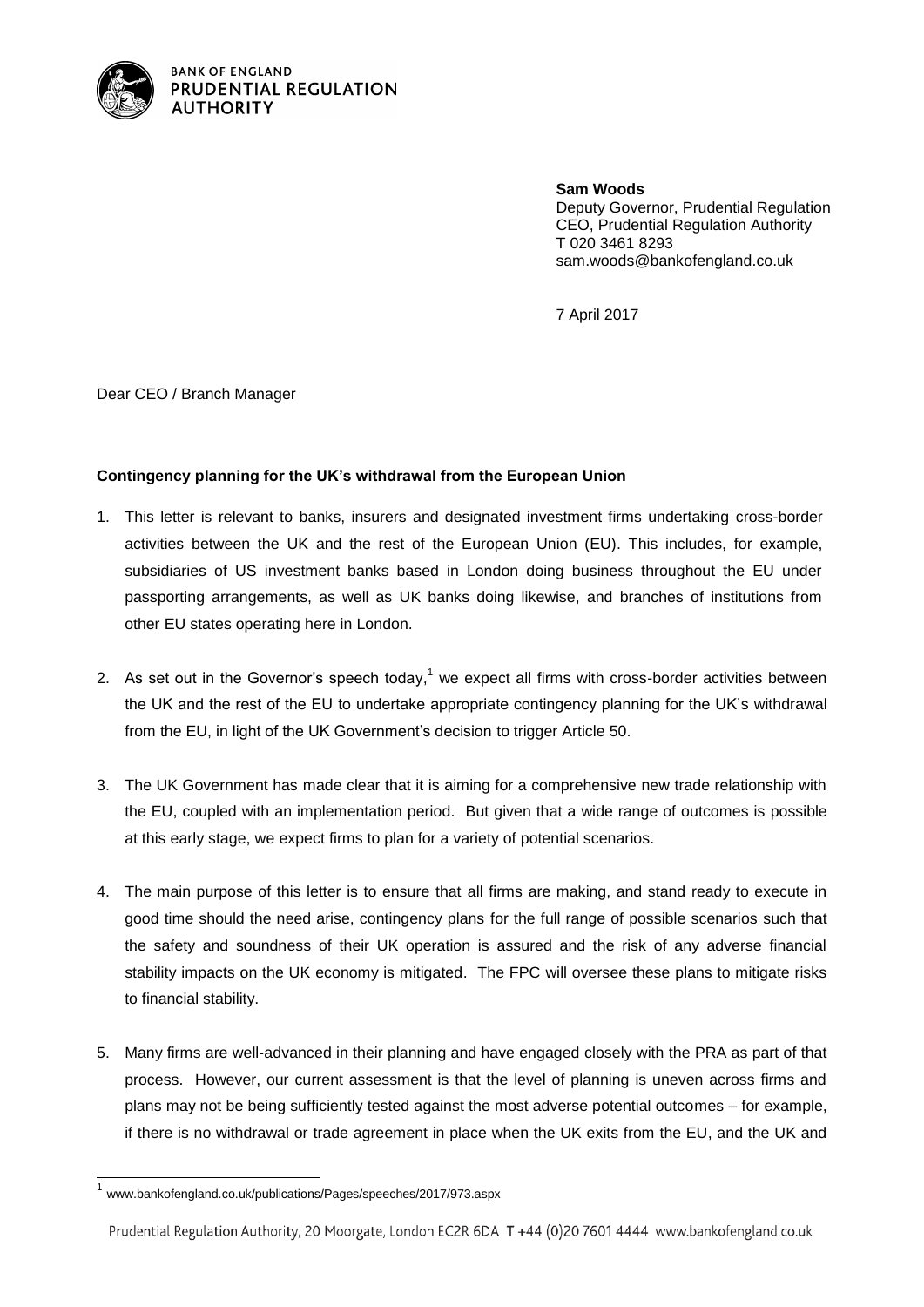EU do not reach agreement on issues such as implementation periods, mutual recognition of standards, and co-operation in financial regulation or supervision.

- 6. Depending on the outcome negotiated by the UK government, the new legal framework may result in a statutory and regulatory regime with a large number of firms – currently either physically based in the UK or providing services within the single market via passporting arrangements – coming directly under PRA authorisation and supervision. In that case, we would need to form our own judgements, rather than relying exclusively on those of others.
- 7. Where firms currently rely on passporting arrangements to undertake business in the UK, or firms' UK businesses include a material non-UK European element, we will expect them to have full contingency plans that cover a range of potential scenarios, including the most adverse potential outcomes outlined above.
- 8. In particular, firms currently relying on passporting arrangements to undertake business in the UK should take into account the need to apply for authorisation from the PRA, which may be required in order to continue operating either as an incoming branch or as a subsidiary after the UK's withdrawal from the EU. As part of this, firms should develop contingency plans for authorisation, including possible structural changes such as setting up a subsidiary.
- 9. The PRA's existing statement<sup>2</sup> on its approach to the supervision of bank branches is one relevant consideration for European Economic Area (EEA) bank branches in this context. As a starting point, and based on that statement, the PRA will expect those EEA bank branches which have significant retail/SME transactional deposits to discuss with it whether they need to establish a subsidiary, if they plan to continue that activity in the UK after its withdrawal from the EU.
- 10. In response to this letter, we request: written confirmation that your board/local branch senior management has considered its contingency plans around UK withdrawal; a short summary of those plans; and assurance that those plans address appropriately a wide range of scenarios, including those discussed above. Where authorisation or other regulatory engagement (for example to support a business restructuring or court-led transfer of business such as a Part VII transfer) is required, please inform us of those plans.
- 11. We recognise that firms' business models and legal structures vary widely. For many firms operating in the UK, for example, the European element to their business may be small. For such firms, a *de minimis* response will likely suffice.
- 12. The PRA will use the responses that firms provide as an input to the Bank's own contingency planning, and will share relevant information with the Financial Conduct Authority.

l

<sup>&</sup>lt;sup>2</sup> http://www.bankofengland.co.uk/pra/Pages/publications/ss/2014/ss1014.aspx.